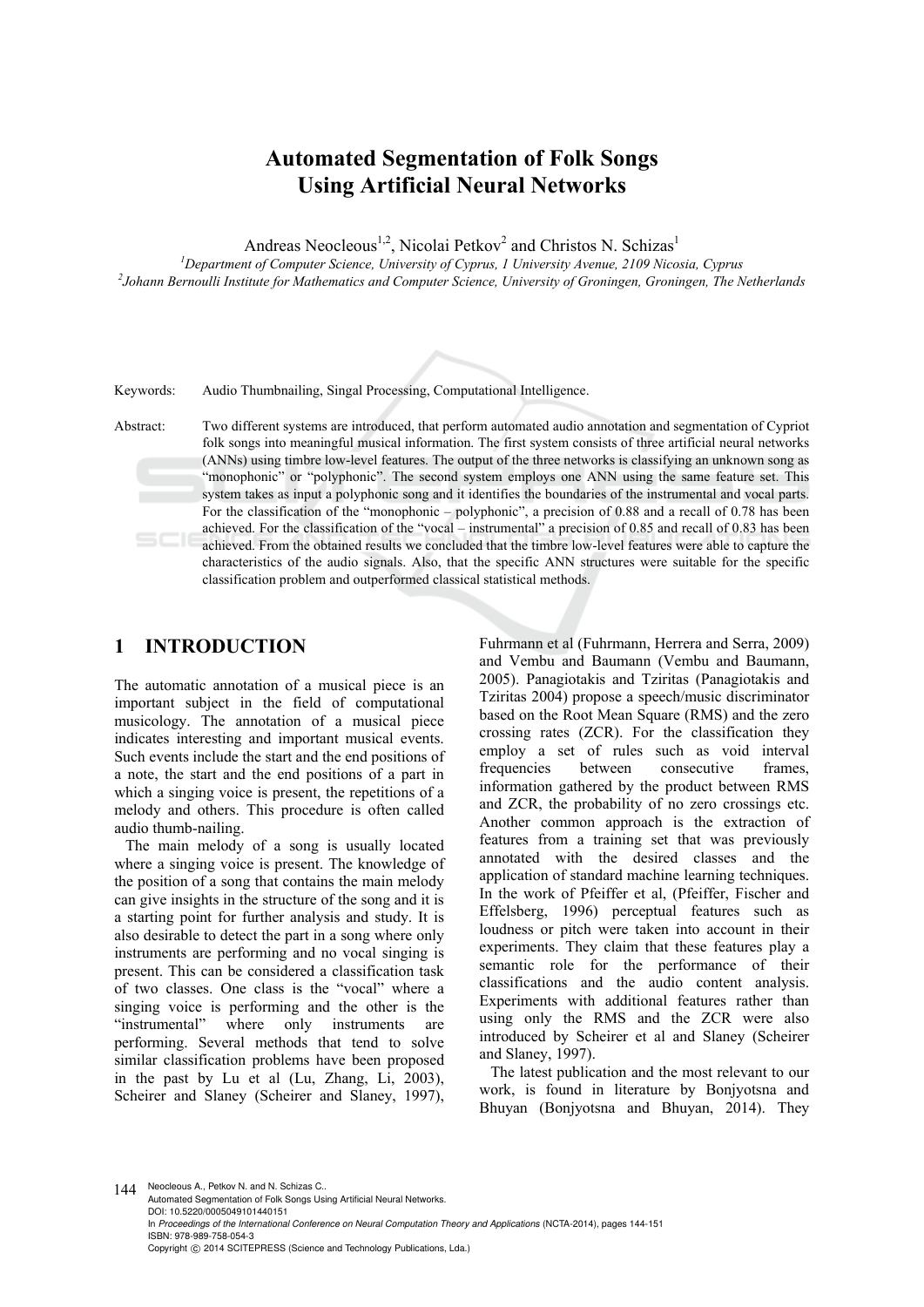suggest as main feature the Mel-Frequency Cepstral Coefficients (MFCC) for the classification of vocal/instrumental parts applied in the MUSCONTENT database. Three machine learning techniques were used for the classification: Gaussian Mixture Model (GMM), Artificial Neural Network (ANN) with Feed Forward Backpropagation algorithm and Learning Vector Quantization (LVQ). From their results, they claim that LVQ yields the higher accuracy in the classification. More precisely, they report 77% classification accuracy for the ANNs, 77.6% for the LVQ and 60.24% for the GMM. In our work, we included additional lowlevel features and we achieved higher accuracy by modeling our data with ANN.

In this paper, we introduce a two-stage approach for (a) the classification of an unknown song into "monophonic" or "polyphonic" and (b) the segmentation of a polyphonic song into positions of interest. Such positions include the boundaries of a part in a song that only instruments are performing and no vocal singing is present. We used low-level timbre features and we built trained artificial neural networks that are able to discriminate and predict with high accuracy the unknown songs as "monophonic" or "polyphonic" and polyphonic music as "vocal" or "instrumental".

The main contribution of our work is the use of ANNs and their application in audio thumb-nailing. This use has numerous advantages in wide range of applications (Benediktsson, J., et. al., 1990). The ability of the adaptation of complex nonlinear relationships between variables arises from the imitation of the biological function of the human brain. Disadvantages include the greater time of training, and the empirical nature of model development. The authors have demonstrated how the disadvantages can be minimized in a wide area of applications including medicine (Neocleous C.C., et. al. 2011).

While the interest of the MIR community on the audio thumb-nailing focused in popular music, little work has been done for folk music. Main differences between popular music and folk music include the western/non-western instrumentation as well as fundamental rules in music theory. For instance, the use of traditional instruments in folk music, create a significantly different sound in comparison to the popular music. One common feature of the folk music is the monophonic performances. These can be either using a musical instrument or only with singing voice. Our contribution with a classification system of a song into "monophonic" or "polyphonic" is reported in this paper.

We compare our results with two other methods, named Support Vector Machines and the statistical Bayesian Classification.

# **2 METHODS**

# **2.1 Overview**

The database we used contains audio signals of 98 Cypriot folk songs. Each audio signal has been extracted from original cd's and it has been encoded with a sampling frequency of 44100 Hz and 16 bit amplitude. The sampling frequency of 44100 Hz and the amplitude of 16 bit is the quality that is typically used in the audio cd's.

From this database, we isolated 24 songs for creating a training set while the remaining 74 songs were used for validation of our system. In the training set, 17 monophonic songs and 7 polyphonic songs were chosen. The monophonic songs were 6 vocal songs sung by male performers, 6 vocal songs sung by female performers and 5 songs performed with the traditional Cypriot instrument called "pithkiavli".

The main idea of our method is illustrated in Figure 1. The first system takes as input an unknown song and predicts if it is monophonic or polyphonic. The second system takes a polyphonic song and predicts the boundaries of parts of the song that only instruments are performing (instrumental parts) and parts in which a singing voice is present (vocal parts).

Each audio signal was segmented into a sequence of overlapping audio frames of length 2048 samples (46 ms) overlapping by 512 samples (12 ms). For each of these audio frames we extracted the following audio features: Zero Crossing Rate, Spectral Centroid, MFCC (13 coefficients). For the first system the mean and the standard deviation values of each feature are calculated and are used to build three feed-forward ANNs. Each of them has 20 neurons in the hidden layer and was trained for 200 epochs. The ANNs were built using monophonic songs for the first class and polyphonic songs for the second class. The difference between the three ANNs is that the instrument that is performing in the monophonic songs is different for each network. This system classifies an unknown song into the class "monophonic" or "polyphonic". Both systems 1 and 2 require audio frame segmentation and feature extraction.

For the second system, the entire feature vectors were used to build one ANN that predicts a value in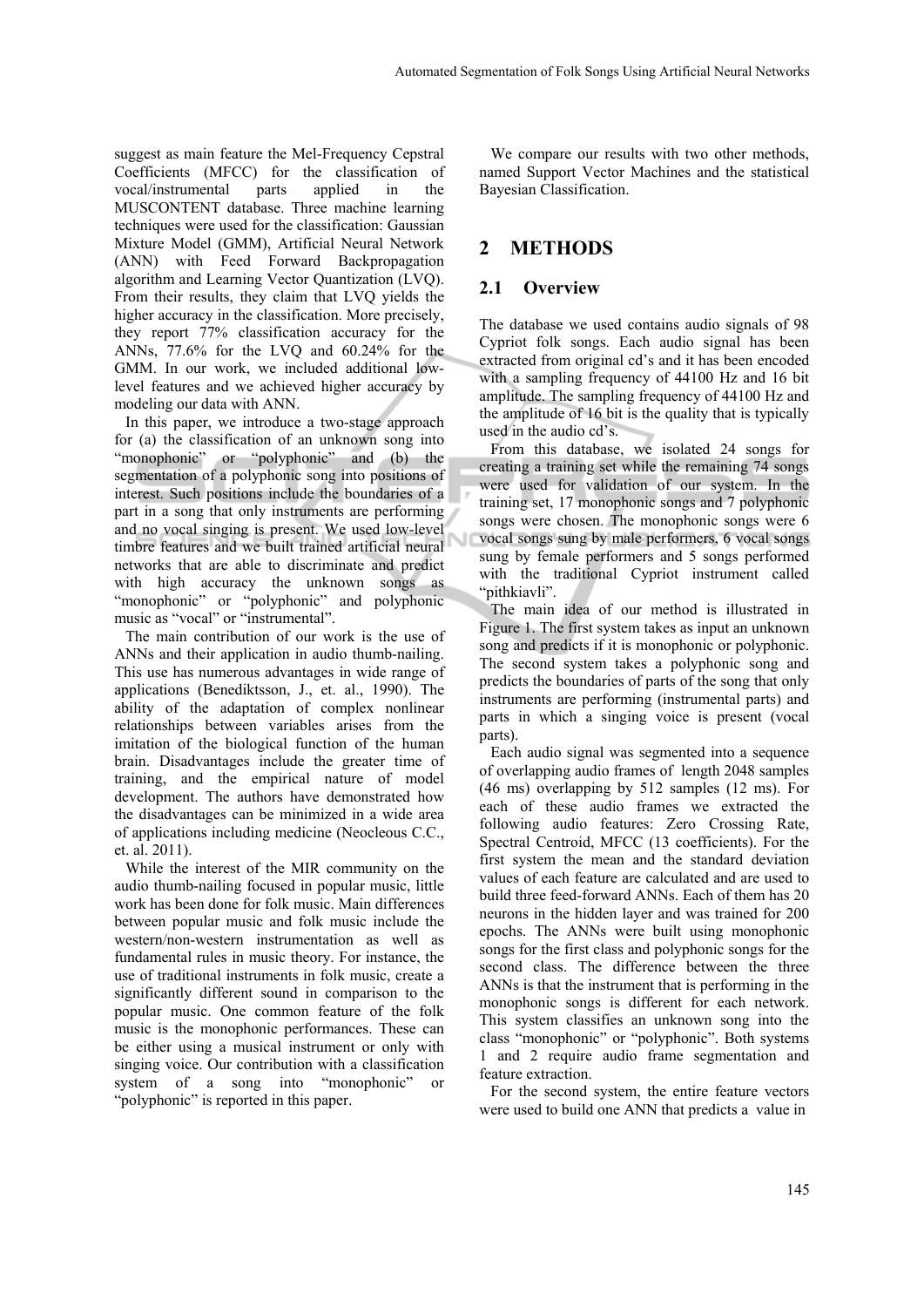

Figure 1: (a) System 1 takes as an input an unknown song and classifies the song as "monophonic" or "polyphonic". (b) System 2 takes as an input a polyphonic song and segments it into "vocal" and "instrumental" parts.

the range between 0 and 1 for every audio frame. The output is then quantified with a threshold to the binary values 0 or 1. The value 0 corresponds to a frame from a purely instrumental part. The output is 1 if vocal singing is present in the frame. We use this system to annotate the instrumental and the vocal parts in a song. **ECHN** 

### **2.2 Neural Network**

Many different ANN structures had been proposed and used by researchers in different fields. The most common and widely used for classification, generalization, and prediction is the commonly known fully connected multilayer feed forward structure (FCMLFF). Mathematically this is represented by equation 1 as:

$$
\mathcal{Y}_{iL}^{[L]} = f_{iL}^{[L]} \left( \sum_{j_{L-1}=1}^{n_{L-1}} \mathcal{Y}_{j_{L-1,L}}^{[L]} w_{L-1,L}^{[L]} \right) \tag{1}
$$

where,

- $y_{iL}^{[L]}$ is the output value of each neuron  $i\in$  of layer *L* that has a total of *nL* neurons. Typically, this function has a squashing function form such as the logistic or the hyperbolic tangent.
- $W_{L-1,L}$  is the set of weights associating neurons in layer *L*-1 to neurons in layer *L*.

Once the ANN is decided, an effective training and tuning procedure needs to be implemented, so that the network will achieve a useful capability for doing the desired task, such as classification, generalization, recognition etc. Many training procedures had been proposed and are available for implementation. The most widely used for feed

forward networks is the backpropagation algorithm (Werbos, 1974). In this work, we implemented fully connected feed-forward neural networks with backpropagation learning.

#### **2.3 Feature Selection**

Twenty-four songs were selected to form a training set to be used in the artificial neural network classifier. The training set was chosen in such a way that all the musical instruments that were of our interest for classifying them were present. The positions of the vocal parts and the instrumental parts were manually annotated to the training data and a set of low-level timbre features were extracted for each class respectively. Specifically, the features extracted were the Zero Crossing Rate, Spectral Centroid, Spectral Spread and 13 coefficients of MFCC, thus creating a feature set of 16 features in total. We applied a statistical analysis to the features and from the results we assume that this set of features is considered to be suitable for solving the particular classification problem.

#### **2.3.1 Zero Crossing Rate**

The feature Zero Crossing Rate (Benjamin 1986) is a measure on how many times does the waveform crosses the value of zero within a frame:

$$
ZCR = \frac{1}{2(N-1)} \sum_{n=1}^{N-1} \text{sgn}[x(n+1) - \text{sgn}[x(n)] \qquad (2)
$$

Where:

 $X(n)$ : is the discrete audio signal, n=1...N

sgn[.]: is a sign function.

The ZCR is a powerful feature for identifying noisy signals. It is also used as a main feature for fundamental frequency detection algorithms (Roads 1996).

#### **2.3.2 Spectral Centroid**

The feature Spectral Centroid it is the geometric center of the distribution of the spectrum and is a measure of the spectral tendency of a random variable x. It is a useful feature for classification problems such as instrument identification or the separation of audio signals into speech/music. It is defined as:

$$
\mu_1 = \int x f(x) dx \tag{3}
$$

Where:

x: is a random variable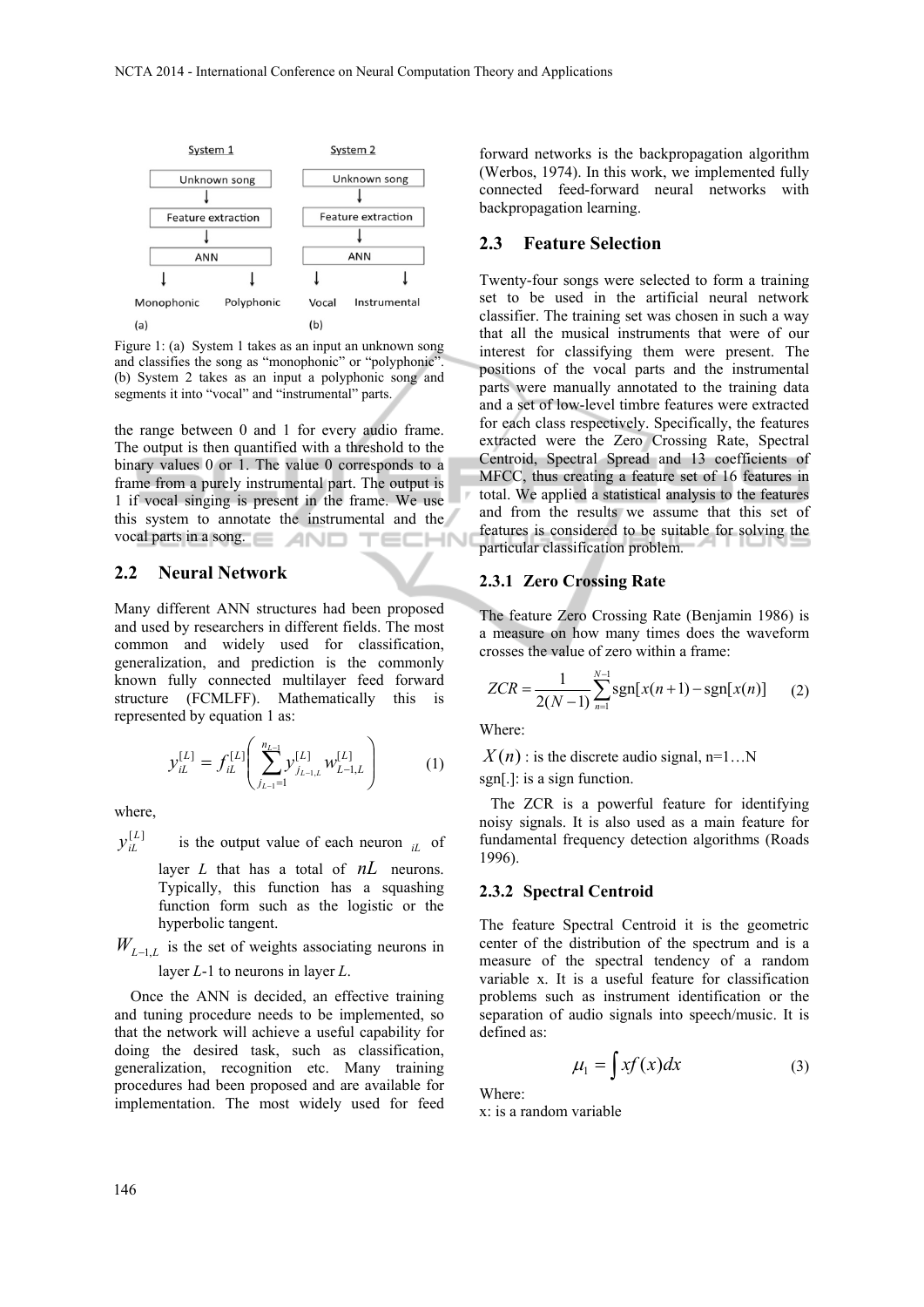$f(x)$ : is the probability distribution of the random variable x characterized by that distribution.

#### **2.3.3 Spectral Spread**

The feature Spectral Spread it is defined in eq. 4 and it is essentially the standard deviation of the spectrum. It describes how much energy is distributed by the frequencies across the spectrum.

$$
\sigma = \sqrt{(x - \mu)^2 f(x)} dx
$$
 (4)

#### **2.3.4 Mel Frequency Cepstral Coefficients (Mfcc)**

The feature MFCC (Mermelstein 1976) describes the timbre characteristics of an audio file within a number of coefficients. Usually the number of the coefficients taken into account is 13. The computation of the MFCCs is as follow: first the spectrum of a framed windowed excerpt audio signal is computed using the Fast Fourier Transformation (FFT). The result from the FFT is then mapped into 13 Mel bands using triangular overlapping windows. The cosine transformation is applied to the logarithm of each one of those Mel bands. The results of each transformation for every band are considered to be the MFCC coefficients. The mapping of the spectrum from the linear scale to the Mel scale is done in order to approximate the functionality of the human auditory system where, in one of its processes it separates the perceived sound into nonlinear frequency bands. The most popular formula for converting the frequencies from hertz to Mel is described below:

$$
mel = 2595 \log_{10} \left( 1 + \frac{f}{700} \right) \tag{5}
$$

Where:

f: is the frequency in Hertz.

The mel scale has been proposed by Stevens et al in 1937 (Stevens, Volkman and Newman, 1937) and the name comes from the word melody. It is pointed that the MFCC features are widely used in speech processing and are considered to be a powerful feature for describing timbre characteristics. They carry most of the spectral information within 13 coefficients, in contrast with the row spectrum that has at least 5000 frequency values. In Figure 2 we present an example of the spectrogram of a polyphonic song for an excerpt of 50 seconds. In this case, there are three positions where only instruments are performing, and two positions where

the singing voice is also performing together with the instruments. The first parts of the instrumental and the singing voice are annotated in the same Figure, on the lower plot. It is rather obvious that the distribution of the energy across the spectrum for the two classes "vocal" and "instrumental" is different.





Figure 3 shows the 13 coefficients of the MFCC features for the same excerpt of the same song. It is also clear that the MFCC in the instrumental part have higher values with respect to the part of a singing voice.



Figure 3: The 13 coefficients of MFFCs versus time. The "instrumental" and the "vocal" parts are annotated manually in the lower plot.

#### **2.4 Statistical Analysis**

In an attempt to visualize the data and to understand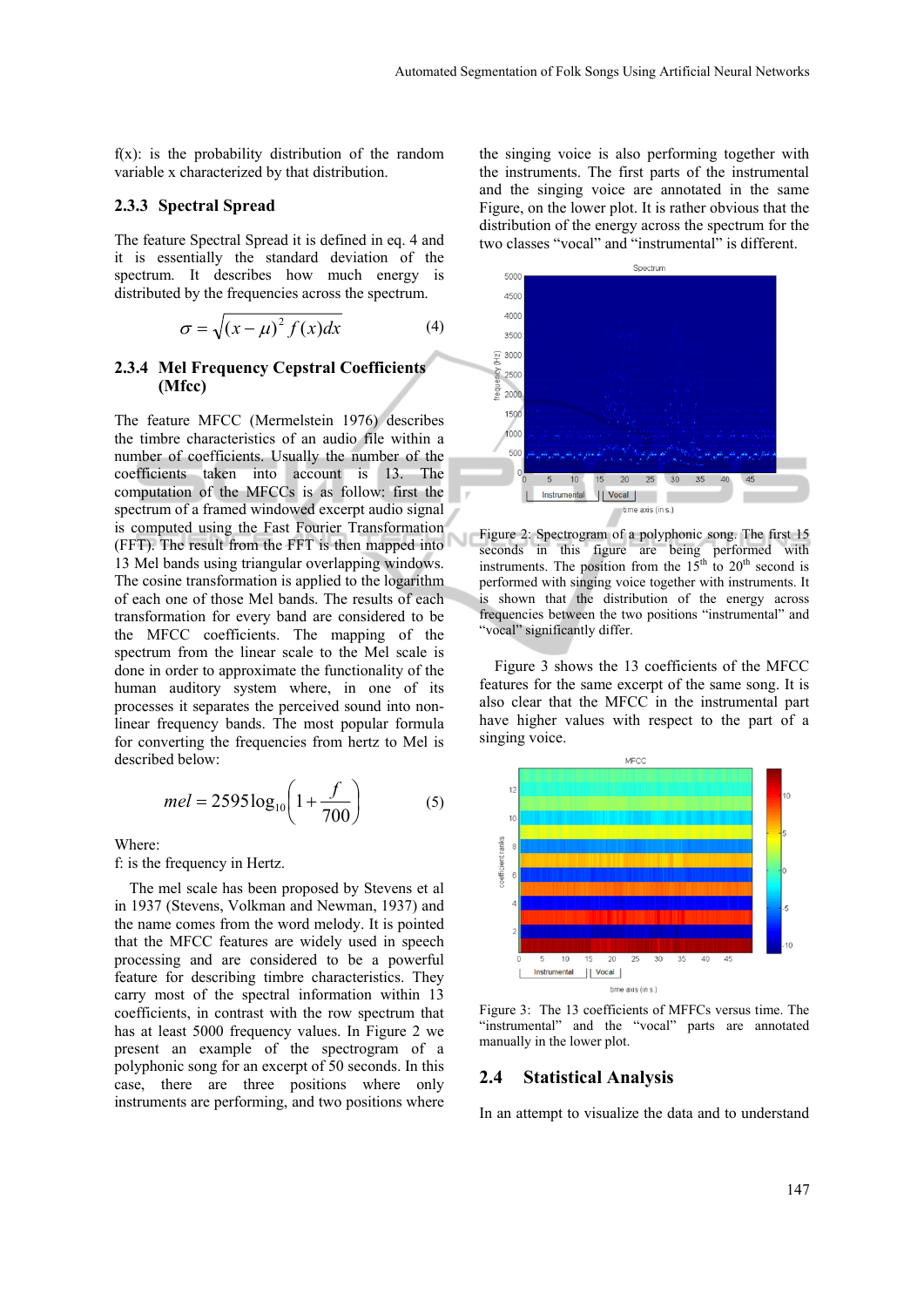better the contribution of each feature to the performance of the system, we applied statistical methods and we report our results in this section. In this analysis we are concerned to explore how significant is the difference between the values of a given feature for the two classes "instrumental" and "vocal". Our null hypothesis is that the median of the data in class "instrumental" is equal with the median of the data in class "vocal".

Several methods exist for testing a statistical hypothesis, such as z-test, t-test, Chi-squared test, Wilcoxon signed-rank test and others. The t-test is the most widely used method for testing significant differences between two populations whose size is less than 30 (Mankiewicz, R., 2004). It assumes that the distribution of the two populations being compared is normal. In our case, not all features we used are following a normal distribution. More precisely, the features Zero Crossing Rate, Spectral Centroid and Spectral Spread did not follow a normal distribution for any of the two classes. These features were tested with the Wilcoxon signed-rank test (Siegel, 1956). The 13 coefficients of the MFFC were following a normal distribution. The normality of each distribution was tested with a graphical method and with the Kolmogorov-Smirnov test (Stephens, 1974). For the graphical method we used a normal probability plot. In order to get such plot, first the histogram of the data is approximated with a normal distribution.

In the normal probability plot, the probability distribution follows a normal distribution and it is plotted against the unknown distribution of the data. If the data follow a normal distribution, the function of the normal probability plot will be a straight line. If the normal probability plot does not fit to a straight line, it is an indication that the distribution of the data does not follow a normal distribution. In Figure 4 we present an example of this method for the features (a) Zero Crossing Rate and (b) MFCC of the first coefficient.

In Figure 4a the upper plot shows with blue color the distribution of the feature ZCR and with red color the normal approximation. From this plot it is obvious that the normal distribution cannot model the distribution of the data. This is also observable from the normal probability plot in the lower plot. In Figure 4b we present an example where the distribution of the data of the feature MFCC can be modeled with a normal distribution.

The Wilcoxon signed-rank test is a nonparametric method for testing the significance of the difference between two populations. This method does not assume that the distribution of the

populations is normal. We used this method for testing the features that did not have normal distribution. For the 13 MFFC coefficients we used the t-test. Both the t-test and the Wilcoxon signedrank test rejected the null hypothesis that the two populations are not different for all the features we used.



Figure 4: Normality test for the features (a) ZCR and (b) MFCC. In the upper plot, the histogram of every feature is plotted together with the approximation with a normal distribution. Lower plot shows the normal probability plots.

## **2.5 Classification into "Monophonic" or "Polyphonic"**

For the classification into the two classes "monophonic" or "polyphonic" we built three ANN using the mean and the standard deviation of each feature. In total, 32 features were used to train the ANNs. The first ANN is called "male vocal – polyphonic" and is trained with 720 seconds of monophonic male singing performances which form the first class and 115 seconds of polyphonic music which form the second class. The second ANN is called "female vocal – polyphonic" and is trained with 720 seconds of monophonic female singing performances (1st class) and the same 115 seconds of polyphonic music (2nd class). The third ANN is called "pithkiavli – polyphonic" and is trained with 600 seconds of monophonic performances by the instrument "pithkiavli" (1st class) and 115 seconds of polyphonic music (2nd class). The output target for the polyphonic music was set to 1 and the output target for the class "female vocal", "male vocal" and "pithkiavli" was set to 0.

The classification is done with the following procedure: an unknown song is represented numerically by a vector of 32 that is fed to the three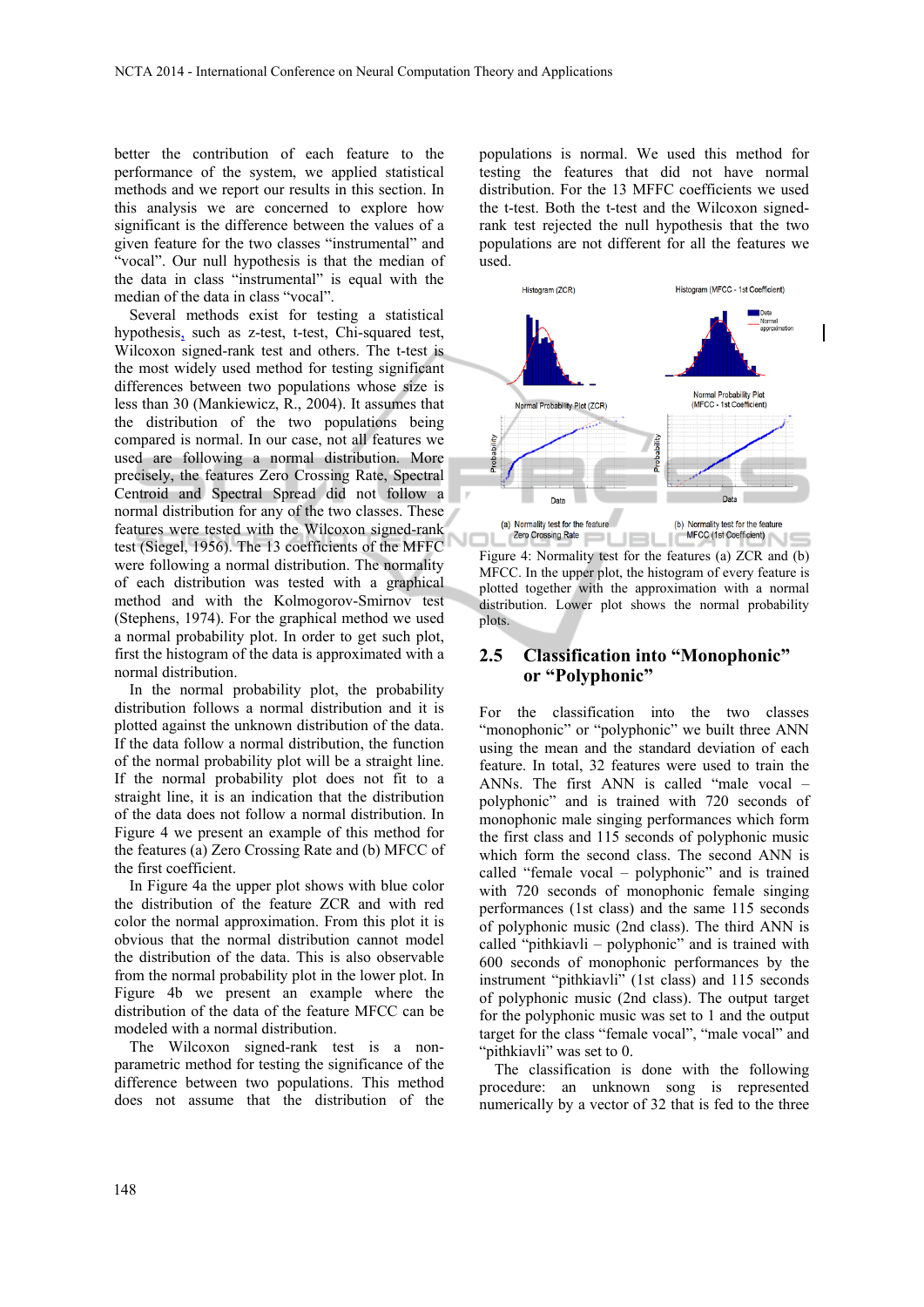ANN "male vocal - polyphonic", "female vocal polyphonic" and "pithkiavli - polyphonic". We quantize the outputs of the models to 0 or 1 by using a threshold of 0.5. We classified a song as "monophonic" if the binary output of at least two models is 0; otherwise the song is classified as "polyphonic".

# **2.6 Classification into "Vocal" or "Instrumental"**

The fourth ANN was built using all feature vectors that were extracted for all audio frames. The output target was added to the database after a manual segmentation of the training set into the "vocal" and "instrumental" positions. For every audio frame of a song the ANN gives a prediction value in the range 0 or 1. One example of the output of the ANN is shown in Figure 5 with continuous black line. The vocal parts and the instrumental parts are annotated manually. Even though in this example it is shown that most of the output values correspond to the correct class (if we set a threshold), some of the frames are misclassified.

In order to solve the misclassification problem, we introduced a set of rules and we used dynamic programming for correcting the possible misclassifications. In a first step we divide the frame sequence in groups of 100 frames each and we compute their vector mean as shown with red dots in Figure 5. These values are then converted into binary vales by using an appropriate threshold. The threshold is calculated as the mean of the mean values and is shown with green line in the same figure. In this example the threshold is 0.6. The mean values that fall above the threshold are classified as "instrumental" while the values that fall below the threshold are classified as "vocal".

Further processing was needed in order to correct additional misclassifications. One example of a misclassified sample is encircled in figure 5. In this example, the encircled output value exceeds the threshold and the system wrongly classifies that position as instrumental. For solving such misclassification problems, we introduced the following rule:

Each sample of the quantized vector is tested with the classes that belong to the frames around it. To consider a classification of a sample as true, the class of the previous frame has to be the same with the class of the following two frames. Regardless on what the classification of the testing frame is, after we apply this rule, the classification may change.

In order to illustrate an example, in Figure 5 we present a frame that was wrongly classified as instrumental while the annotation of this frame is to be vocal. This frame is encircled with yellow colour and in this example it is the testing frame. The previous frame and the two frames after the testing frame belong to the class "vocal" while the testing frame belong to the class "instrumental". After we apply the rule described above, the class of the testing frame turns from "instrumental" to "vocal".



Figure 5: Black continuous line shows the output of the ANN for a chunk of 30 seconds of a polyphonic song. Red dots show the mean values for groups of 100 frames each. Blue continuous line shows the binary quantization of the mean values with respect to the threshold. Yellow circle shows an example of a misclassified value.

#### **3 EVALUATION AND RESULTS**

The validation set contained 74 songs of a total duration of 230 minutes. 46 songs were monophonic and the remaining 28 were polyphonic. For the classification of the "monophonic – polyphonic", we call a "false positive" prediction when a song is annotated as "monophonic" and the prediction of the system is "polyphonic". We present our results in terms of precision and recall. ANNs achieved a precision of 0.88 and recall of 0.78. SVMs gave precision of 0.85 and recall of 0.81 and Bayesian Statistics precision of 0.71 and recall of 0.69.

The precision is defined as:

$$
precision = \frac{TP}{TP + FP}
$$
 (6)

The recall is defined as:

$$
recall = \frac{TP}{TP + FN} \tag{7}
$$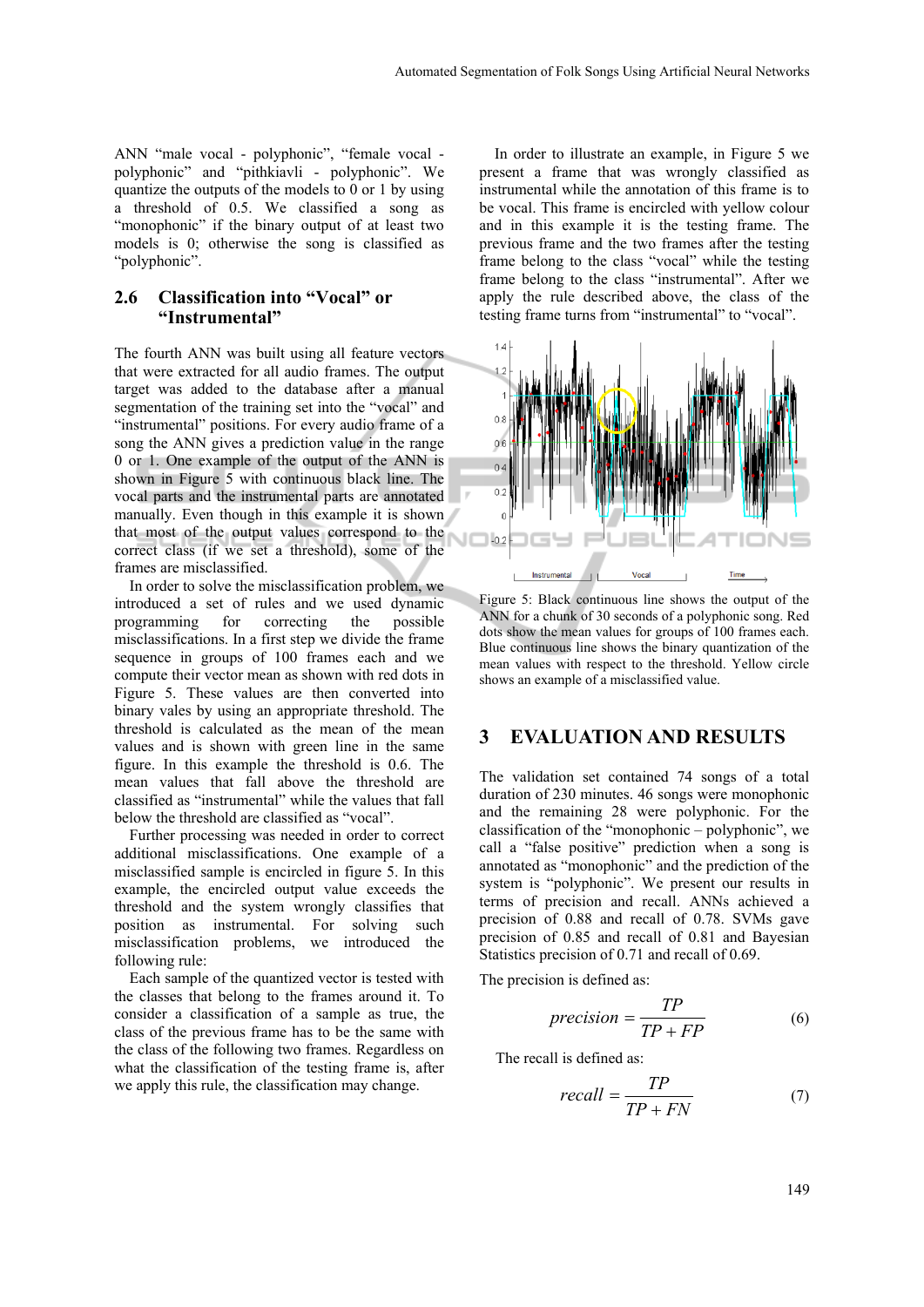For the classification of the "vocal – instrumental" we call a false positive if a part of the signal was annotated as "vocal" but the prediction of the system was "instrumental". Figure 6 shows an example on how we define the terms false positive, false negative and true positive for the specific classification problem. The audio signal is plotted with black continuous line. The red vertical lines indicate the limits in the audio signal where only instruments are performing, while the green vertical lines indicate an example of the limits where a prediction was done from our system. We call false positive the duration of the signal that the ground truth is annotated as "vocal" and the prediction was "instrumental". ANNs achieved a precision of 0.85 and recall of 0.83. SVMs gave precision of 0.86 and recall of 0.82 and Bayesian Statistics precision of 0.76 and recall of 0.72.



Figure 6: The interpretation of the terms "false positive", "True positive" and "False negative".

Where: TP: True positive FP: False positive FN: False negative

# **4 CONCLUSIONS**

We described a method for automatic annotation of Cypriot folk music into "polyphonic" or "monophonic" music. In the validation procedure, the audio signal is segmented into audio frames of 46 ms. A set of low level features are being extracted from each such audio frame and given to the input layer of the neural network. In the output layer, a value between 0 and 1 is extracted. This value is used for the classification using a threshold.

For polyphonic music we presented an automatic annotation into instrumental or singing parts. The system identifies these positions by classifying each audio frame into instrumental or vocal. This is done automatically, while there is no need for any external assistance or guidance.

From our experiments we observed that timbre low-level features are suitable to capture the characteristics of each class. The advantage of our system is the use of ANNs and standard timbre lowlevel features. We consider ANNs a very powerful technique for classification problems. They have the ability to imitate the biological function of the human brain. Thus, they are able to efficiently identify patterns and correlations in the feature space. Our method does not need any perceptual features and it uses the row values of the features without any pre-processing such as feature normalization. The selected features are state of the art for audio analysis and classification.

The ANNs and the SVMs had similar results. In comparison with the statistical Bayesian classification the ANNs and the SVMs performed better. We present a precision of 0.78 and recall of 0.88 for the first system and a precision of 0.85 and recall of 0.83 for the second system. The results are not yet finalised but represent the basis on our future research will be based. Improvements of the results reported in this paper could be achieved by introducing additional features such as mid-level features. Principal component analysis could also be applied to the feature set for dimensionality reduction. These problems are currently under study and the results will be reported in the near future.

# **ACKNOWLEDGEMENTS**

This work is supported by the research grant Ανθρωπιστικες/Ανθρω/0311(ΒΕ)/19 funder by the Cyprus Research Promotion Foundation.

# **REFERENCES**

- Bonjyotsna A., Bhuyan M., 2014. Performance Comparison of Neural Networks and GMM for Vocal/Nonvocal segmentation for Singer Identification. *International Journal of Engineering and Technology (IJET), Vol. 6, No 2.*
- Benediktsson J., Swain P, and Ersoy, O., 1990. Neural Network Approaches Versus Statistical Methods in Classification of Multisource Remote Sensing Data. *IEEE Transactions on Geoscience and Remote Sensing, Vol. 28, No 4.*
- Benjamin, K., 1986. Spectral analysis and discrimination by zero-crossings. *In Proceedings of the IEEE, pp. 1477–1493.*